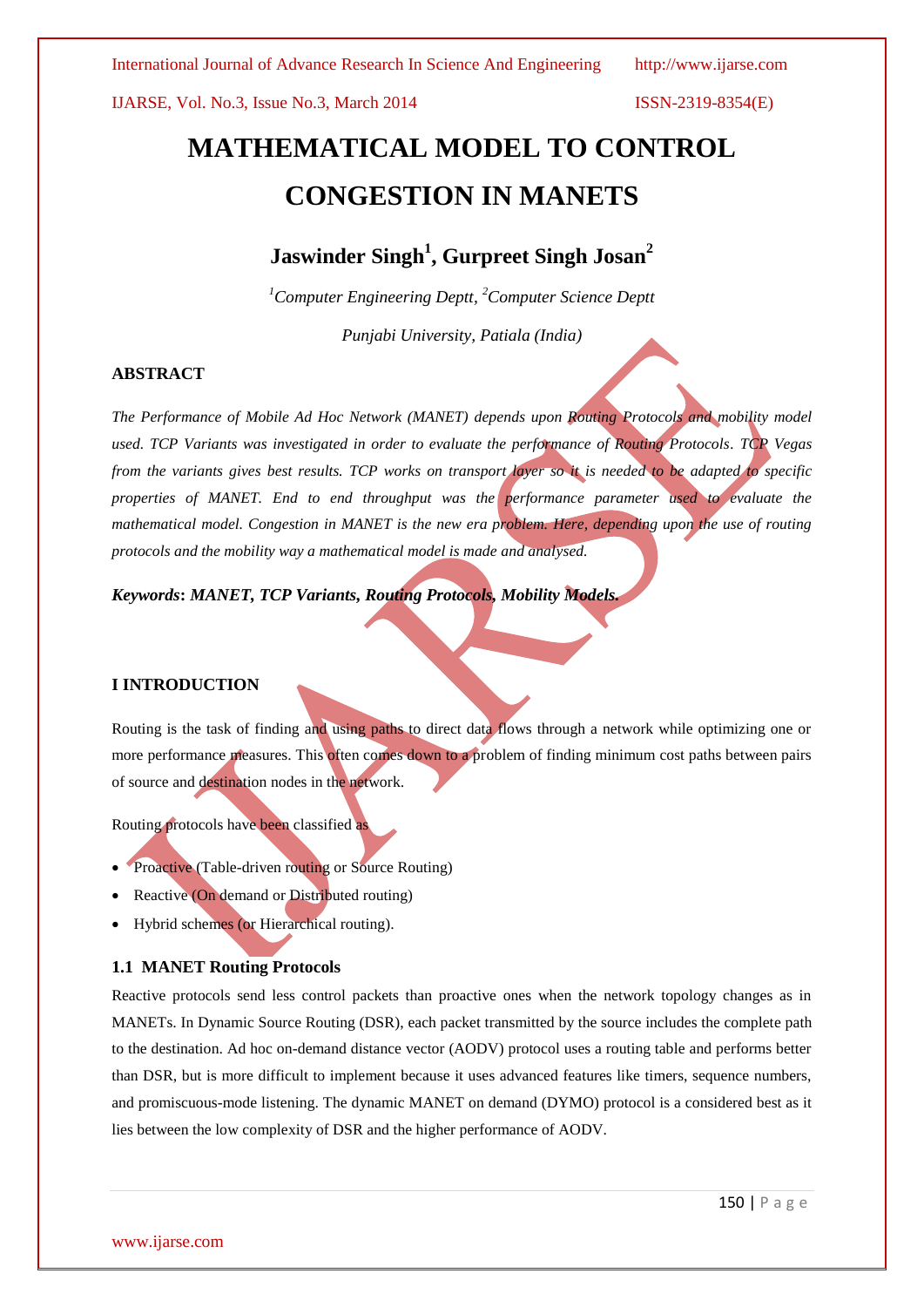# IJARSE, Vol. No.3, Issue No.3, March 2014 ISSN-2319-8354(E)

| <b>PROACTIVE</b> | <b>REACTIVE</b> | <b>HYBRID</b> |
|------------------|-----------------|---------------|
| (Table Driven)   | (On Demand)     |               |
| <b>DSDV</b>      | <b>AODV</b>     | <b>ZRP</b>    |
|                  |                 |               |
| <b>WRP</b>       | <b>DSR</b>      | <b>HSR</b>    |
|                  |                 |               |
| CGSR             | <b>TORA</b>     | <b>LANMAR</b> |
|                  |                 |               |
| <b>STAR</b>      | <b>ABR</b>      |               |
|                  |                 |               |
|                  | <b>CBRP</b>     |               |
|                  |                 |               |
|                  | <b>RDMAR</b>    |               |
|                  |                 |               |

# **Table1:MANET Routing Protocols**

Note: In all these protocols the adopted metric is the number of hops which are needed to reach the destination node; it is a network layer metric.

# **II TCP VEGAS**

It is proposed by Brakmo and Peterson in 1995. It is a Congestion control algorithm which uses RTT time to measure the network situation. It basically compares the expected efficiency and actual efficiency to decide whether increasing or decreasing the cwnd value.

Vegas use following three modified mechanism to increase delivery throughput and decrease packet loss. [4]

- Modified Slow-Start Mechanism
- New Congestion Avoidance Mechanism
- New Retransmission Mechanism
- (a) Modified Slow Start Mechanism

Limited Slow-Start Mechanism.

- To be able to detect and avoid congestion during slow-start, TCP Vegas reduce the increasing rate of cwnd.
- Cwnd is allowed exponential growth only every other RTT. (Doubles the size of cwnd every 2 RTT time while there are no losses).
- In between, the cwnd stayed fixed so a valid comparison of the expected and actual rate can be made.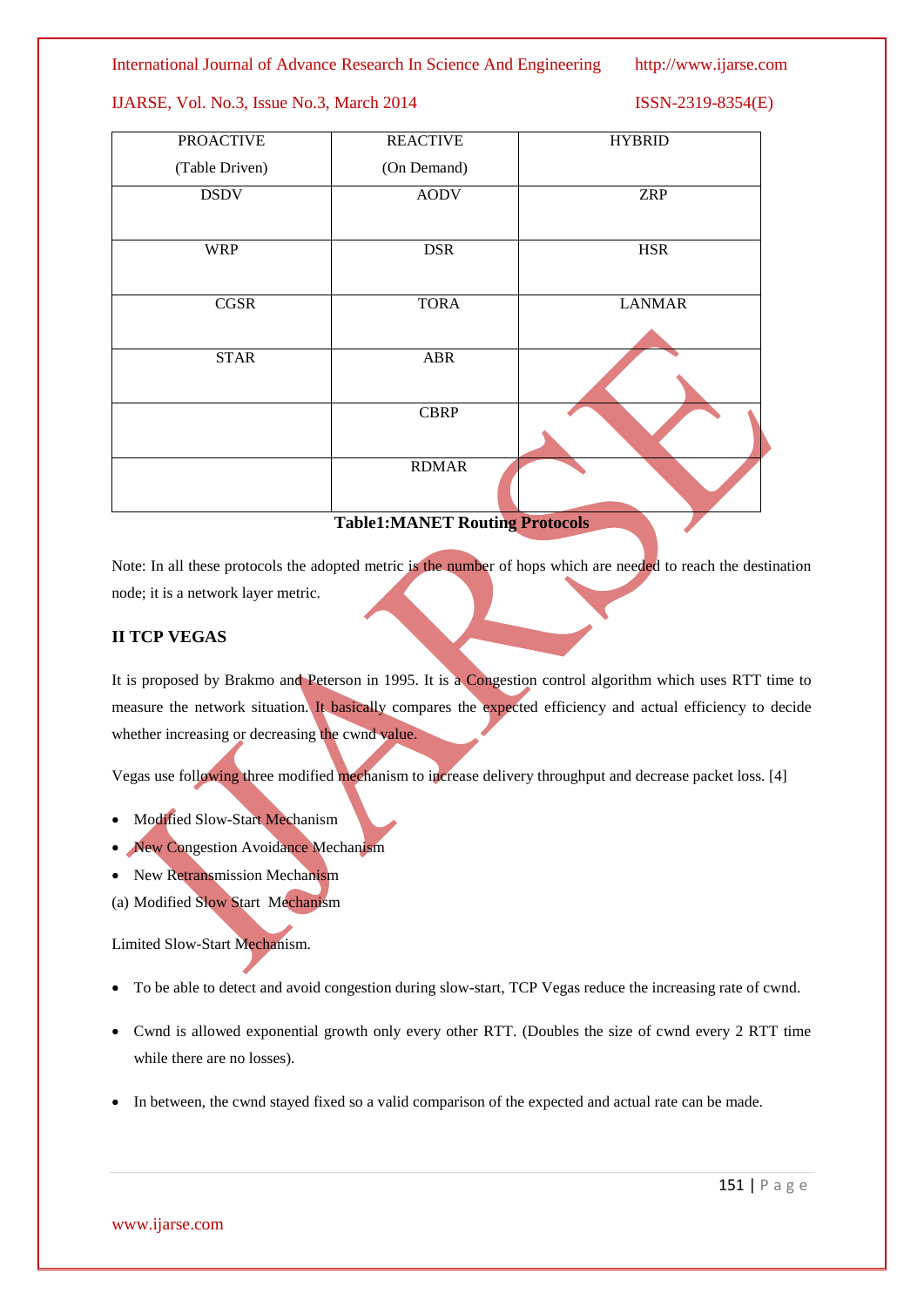### IJARSE, Vol. No.3, Issue No.3, March 2014 ISSN-2319-8354(E)

- When the actual rate falls below the expected rate by a certain amount ( $\gamma$  threshold) TCP Vegas changes from slow-start mode to linear increase/decrease mode.
- By limiting the maximum increase in the cwnd in a round-trip time, Limited Slow-Start can reduce the number of drops during slow-start, and improve the performance of TCP connections with large congestion windows.
- When Vegas detect there is queuing in network, the queue length exceeds the threshold,  $\gamma$ , and the actual rate falls below the expected rate, TCP Vegas change its state from slow-start mode to congestion avoidance mode, and set cwnd to 7/8 of current value.
- (b) Modified Congestion AvoidanceTCP Vegas has another New Congestion Avoidance Mechanism to control the size of cwnd by observing the variation of RTT.

When the sender receives an ACK, Vegas calculate the difference between the expect send rate and the actual send rate.

- Vegas defines two thresholds,  $\alpha$  and  $\beta$ , and
- $\circ$  Diff = Expected sending rate Actual sending rate.
- where Expected send rate= Window size / Base RTT.
- Actual send rate= (the bytes transmitted between the time that the segment is sent and its ACK is received) / (the Segment's RTT).
- Base RTT is the minimum of all measured RTT, that is updated if the Diff  $< 0$ .
- When  $Diff < \alpha$ , Vegas increase the cwnd linearly during next RTT, and
- And when  $Diff > \beta$ , Vegas decrease the cwnd linearly during the next RTT.
- But TCP Vegas leaves the cwnd unchanged when  $\alpha$  < Diff <  $\beta$ .
- The default value of  $(\alpha=1 \text{ and } \beta=3)$ .
- (c) New Retransmission Mechanism
- TCP Vegas improved the Fast retransmit mechanism in order to detect packet loss earlier and retransmit immediately.
- When a duplicate-ACK is received, Vegas checks if the RTT time, which is the difference of the current time and the timestamp recorded for the relevant segment, is greater than the timeout value. If it is, Vegas retransmit the segment immediately without 3 duplicate-ACKs.
- When a non-duplicate ACK is received, if it is the first second one after a transmission, TCP Vegas again checks if the time interval, since the segment was sent is larger, than the time out value. If so, it retransmit the segment.

www.ijarse.com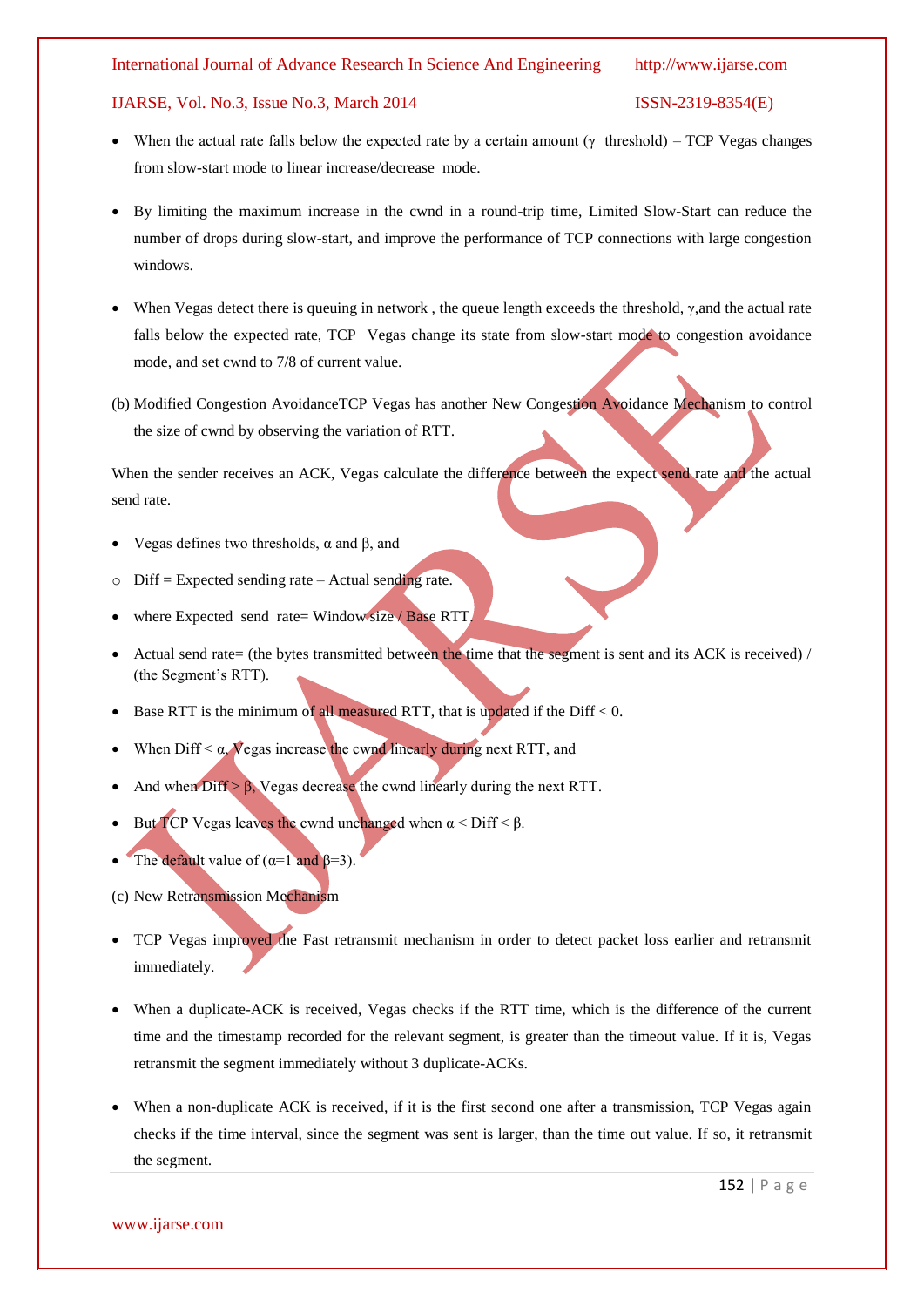IJARSE, Vol. No.3, Issue No.3, March 2014 ISSN-2319-8354(E)

TCP Vegas decrease the cwnd if the retransmitted segment was previously sent after the last decrease.

### **III MANET MOBILITY MODELS**

#### **MANET uses these Entity mobility models:**

1) Random Walk:-

In this mobility model, Mobile node moves from its current location to a new location by randomly choosing a direction and speed in which to travel.

2) Random Waypoint:-

The Random Waypoint Mobility Model includes pause times between changes in direction and speed. A Mobile node begins by staying in one location for a certain period of time (i.e., a pause time).

#### **Group mobility models for ad hoc networks are:**

1) Pursue Mobility Model:-

Given mobility model simulates a moving pattern, in which all the nodes are following the movement pattern of one node.

2) Pursue Smart Mobility Model:-

Pursue Smart Mobility Model is an optimization of Pursue Mobility Model. In Pursue Mobility Model, all the nodes except the pioneer node have to start from the same point from where the pioneer node has started. But in Pursue Smart Mobility Model, all nodes will start from their nearest segment when the pioneer node reached to the segment.

### 3) Reference Point Group Mobility Model

The Reference Point Group Mobility model represents the random motion of a group of mobile nodes as well as the random motion of each individual MN within the group. Group movements are based upon the path travelled by a logical centre for the group.

# **IV THE CONGESTION MODEL**

Analyzing ad hoc network of n nodes.

Sample space,  $a_n = (a_i * a_j)^n$ 

where:  $a =$  location of single network node.

 $a_i$ = whether node is in range or out of range.

But the two parameters which will remain always random in nature: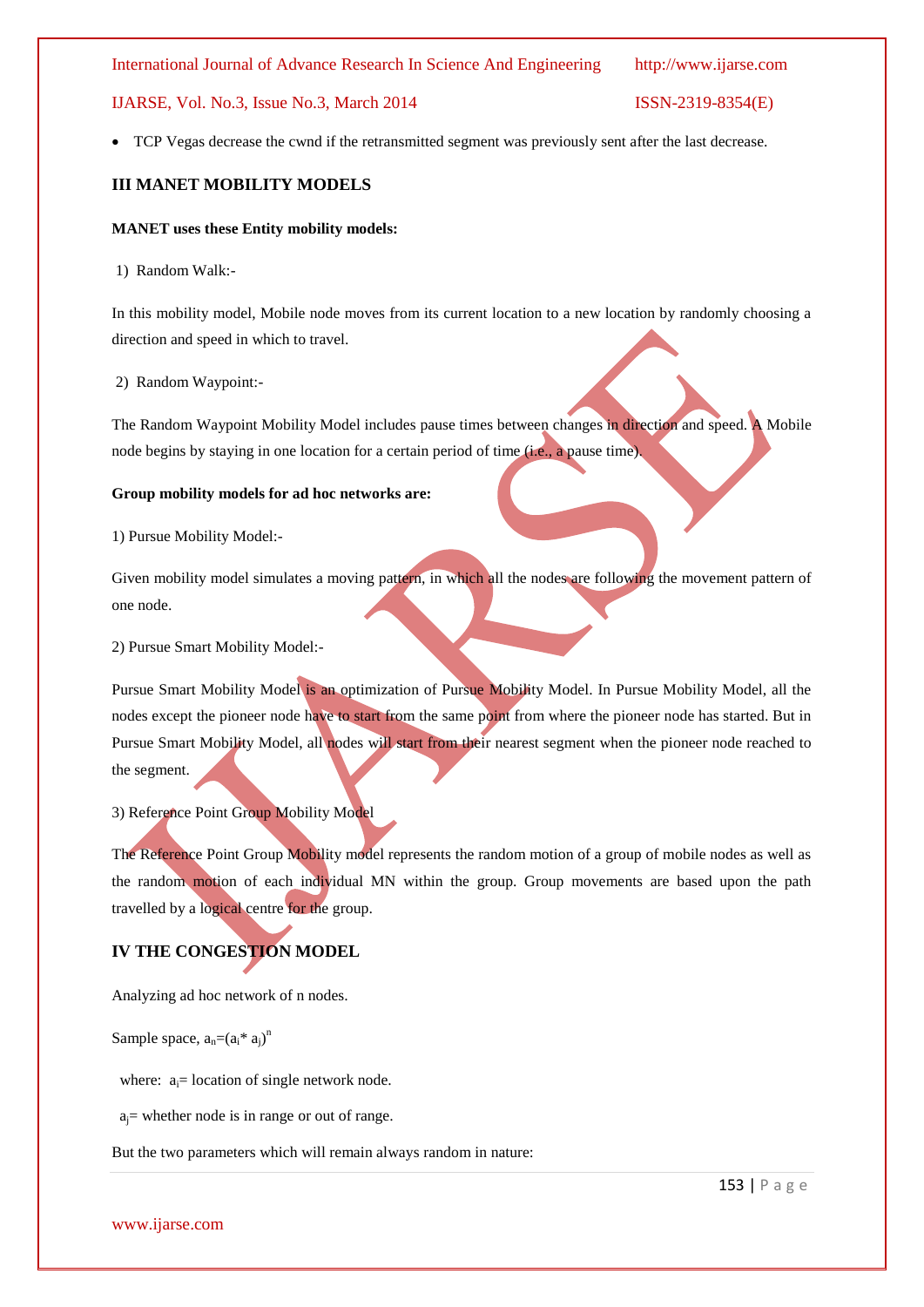### IJARSE, Vol. No.3, Issue No.3, March 2014 ISSN-2319-8354(E)

- No. of nodes presently connected with network.
- Distance between 2 nodes.

EV , event, is a subset of sample space  $a_n$ .

MEV is subset of  $a_n$ .

Event of MANET can have 2 stages i.e. particular device can be switched ON or switched OFF.

Location of any single network node can be defined as  $a_i = [0,t]$ .

 $a_n = [0,t]^n$ .

µa is probability of distribution of node.

Because MANET is multi-hop connection (many to many relationship)

 $d.\mu_{(0)}$  node= probability of distribution of 1st node.

 $d.\mu_{(1)}$  node= probability of distribution of 2nd node.

 $d.\mu_{(2)}$  node= probability of distribution of 3rd node.

 $d.\mu_{(3)}$  node= probability of distribution of 4th node.

And so on…

Therefore, Mathematical behavior of System is obtained as:  $d \mu_{(n)} = t^n d^n$ x.

r=range of network signal, r>|x<sub>i</sub>-x<sub>j</sub>|

Connectivity of particular device is directly proportional to range, r, but it is inversely proportional to location of network node.

In MANET all nodes are considered equally without any particular node having higher priority over any other node so mathematically it is represented as:

 $E[A] = (n$  factorial)\* summation of permutation of all devices.

E[A]= n!  $\int_0^1 dx 1 \int_{x_1}^1 dx 2 \dots \dots \dots$ 1 1 1 1 1  $\int_0^1 dx$   $\int dx$   $\int dx$   $\int$   $dx$   $\int$   $F(x)$ ; *x xn*  $dx1$   $dx2$ .......  $dxn.F(x);$  ------{1}

# **4.1 Influence of Interference factor**

Two main parameters to evaluate interference are:

- (a) Spectral efficiency.(Modulation technique used).
- (b) Multiple access technique.

For the clear communication S/N ratio is the judging factor.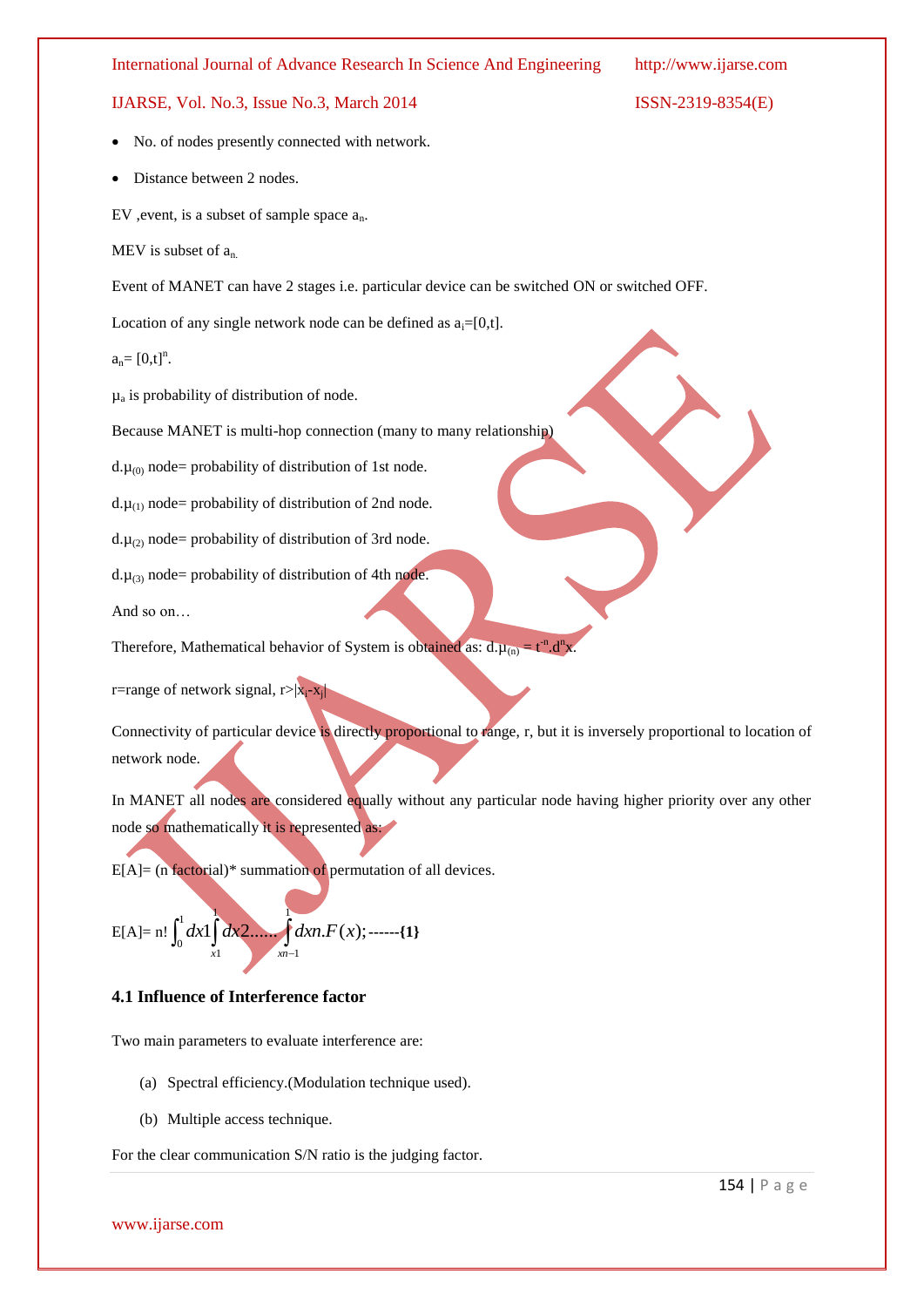IJARSE, Vol. No.3, Issue No.3, March 2014 ISSN-2319-8354(E)

But, mathematically,  $f = \frac{1}{2}$  / 1 + N<sub>S</sub> *S*  $P_f = \frac{S}{\sqrt{1 + N_s}}$  is determined by modulation technique used.

Where:  $P_f$  = performance factor (very good signal)

 $S =$  Signal,  $N_S =$  Noise

### **Congestion model is based on:**

(a) Geographical Position: Geographical factor of Sender and Receiver is main issue. Mobility model plays the important role.

(b) Statistical Factors:

Here, propagation factors like fading and shadowing are the main issue.

Both these factors are important and affect simultaneously in an uncorrelated manner.

While Fading uses Rayleigh distribution, Shadowing uses normal distribution as signal may be blocked by large hills, mountains and other obstacles.

Mathematically, suppose the signal amplitude is as without congestion] and signal amplitude is ac near to congestion].

R=range of network. We need to calculate probability when as will be greater than ac.

Signal strength at non-congested state can be calculated as follows:

Consider a variable y which is Rayleigh distribution with modal value, sigma.

Probability Density Function of this distribution is:

$$
P(\gamma) = \left(\frac{\gamma}{\sigma^2}\right) \exp\left(\frac{-\gamma^2}{2\sigma^2}\right) \cdots \{2\}
$$

The probability, P1, such that  $a_s$  =  $r_{ac}$  at a given  $a_c$  is:

$$
P_1 = \int_{ra_c}^{\infty} p(\gamma_s) d\gamma_s
$$
\n
$$
P_1 = \exp\left(\frac{-r^2 \cdot \gamma_c^2}{2\sigma_s^2}\right) \quad \dots (4)
$$

To obtain probability P2 such that  $a_s > r \gamma_c$ 

For all  $\gamma_c$ , it is essential that we integrate this function over all  $\gamma_c$ , thus

$$
P_2 = \int_0^{\sigma} P_1 \underline{p(\gamma_c)} dy_c \qquad \qquad \text{---} \{5\}
$$

www.ijarse.com